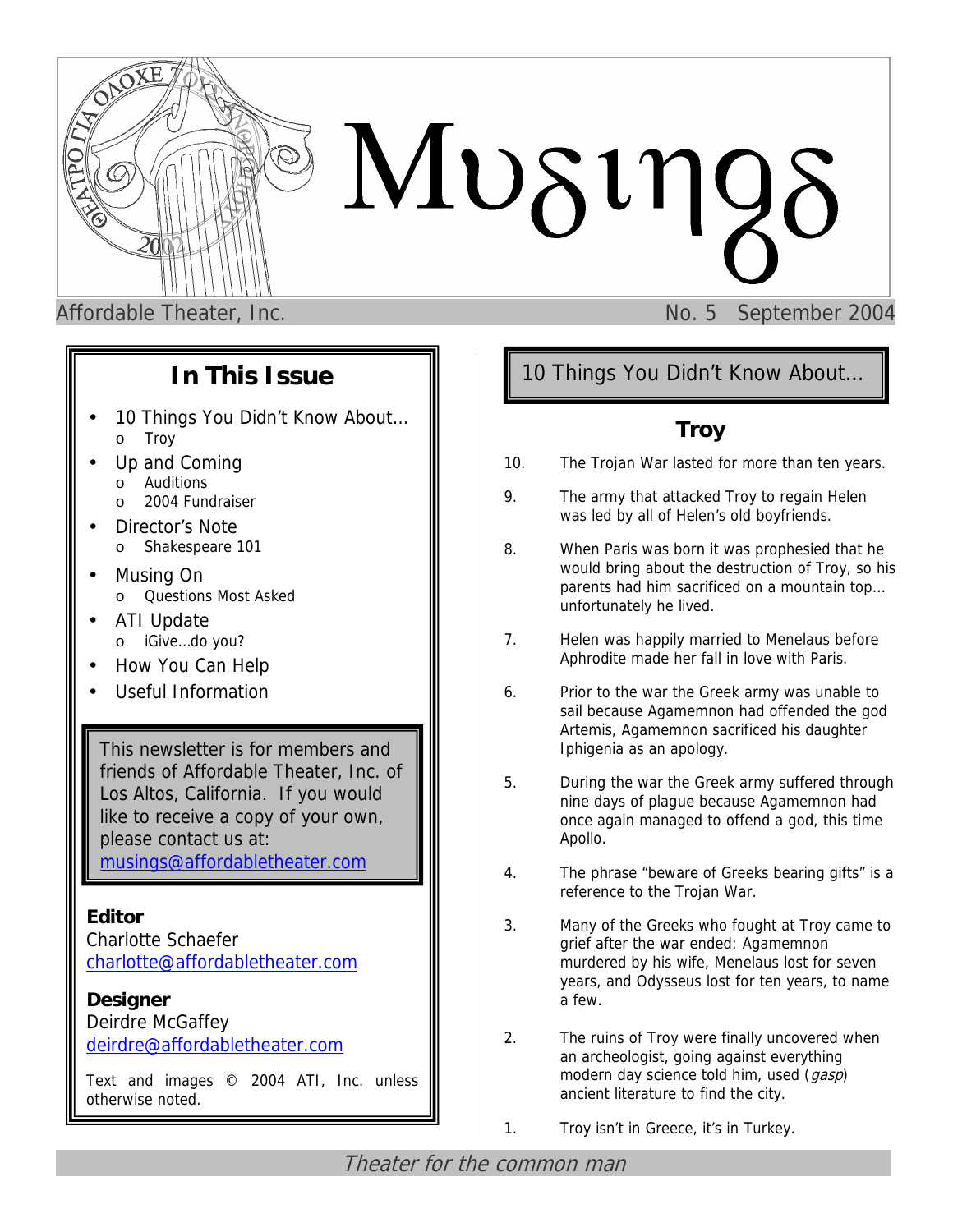# **Up and Coming**

#### **Auditions**

**Performance Date:**  December 11, 2004

**Auditions:**  Wednesday/Thursday 6:30pm-9pm October 6 and 7, 2004

#### **Rehearsals:**

Wednesdays/Thursdays 6:30pm-9pm October 13, 14, 20, 21, 27, 28, November 3, 4, 10, 11, 17, 18, December 1, 2, 8, and 9 2004

The Play: When Santas Collide A comic investigation into Santa myths from around the world.

For more information visit [www.affordabletheater.com/santas/](http://www.affordabletheater.com/santas/)

#### **Competition**

Affordable Theater has been asked to perform in the AACTFest as the representative for the State of California.

The competition begins in March, 2005 at the state level and continues at the Regional and National levels over the course of the next year.

Auditions and rehearsal schedule will be announced in early January.

Scripts are currently being considered for the competition. Requirements are that the performance be between 45 and 60 minutes long, with 10 minutes at either end for set up and break down.

It's time for Affordable Theater's second annual fundraiser. This year we gather together to celebrate the holiday season. Come join us and see what happens…



Logo art by Bonni Moeller

Grand Prize to be raffled off at the end of the evening

Saturday, December 11, 2004. 7pm – 10pm

Carden El Encanto Day School 615 Hobart Terrace Santa Clara, CA 95051

There will be gifts, prizes, raffles, and santas. Dinner to feed your body, and a show to feed your brain!

Tickets are only \$20 and are available now! Visit [www.affordabletheater.com/santas.html](http://www.affordabletheater.com/santas.html) 

or by mail at: Affordable Theater, Inc. When Santas Collide 640 Orange Avenue Los Altos, CA 94022

Bring some holiday cheer, and leave knowing you're supporting a good cause.

Sponsored in part by…



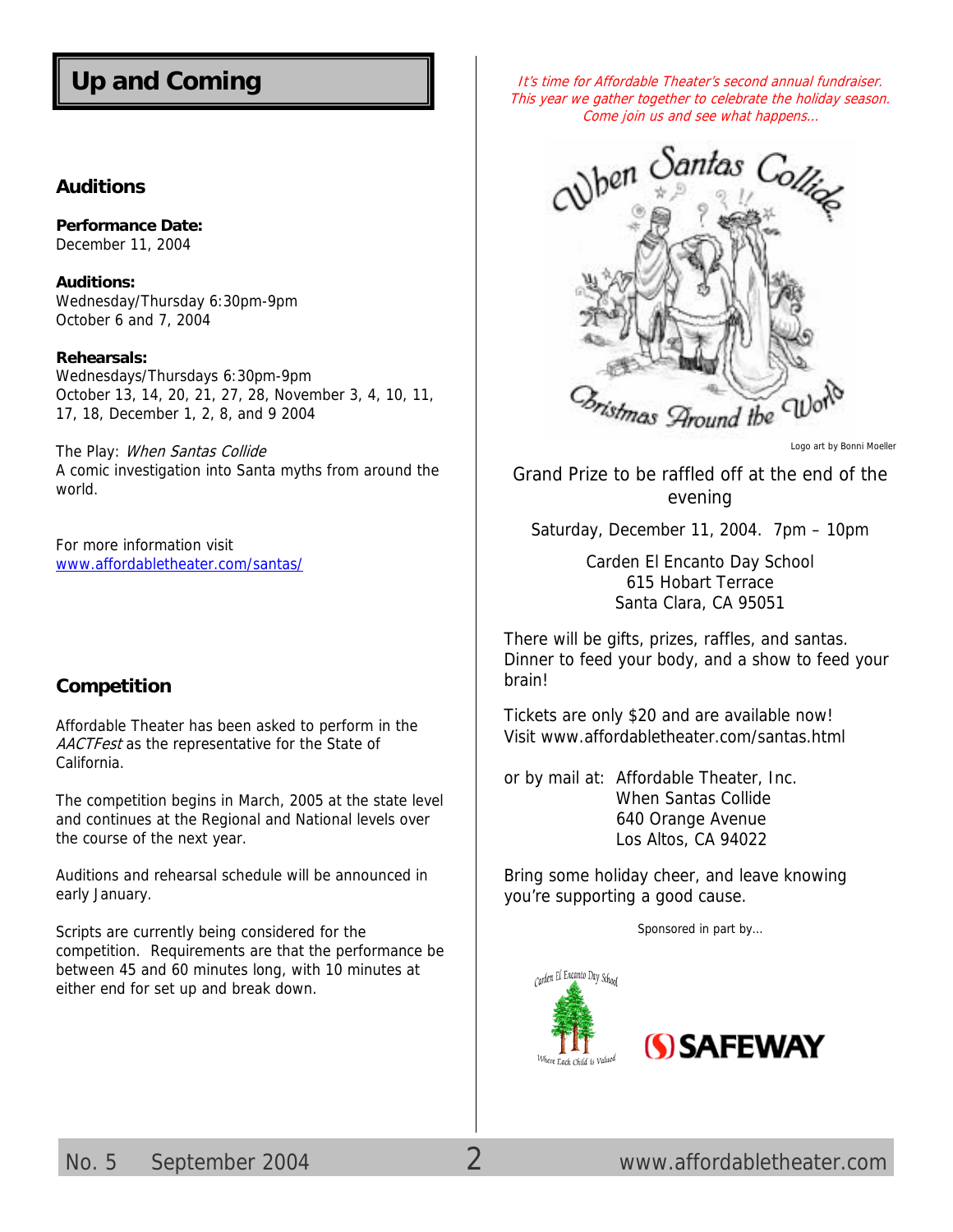# **Director's Note**

#### **Shakespeare 101**

Revisiting Shakespeare 101 led me to make some choices that never would have occurred to me had we not done the show before. Directing Shakespeare 101 also allowed me to see parts of the show in a different light. It is very true that how a show feels from on stage very often has little correlation to how it looks from the audience.

This version of the script was commissioned by Horizons Homestudy of Pleasant Hill. They were planning on seeing the California Shakespeare Festival's production of 'Alls Well That Ends Well' in the fall, and wanted a show that would give their students some background on the work. Since Shakespeare 101 was designed to be a modular show Charlotte, as the author, and I took this opportunity to decide which scenes to keep, which to remove, and which to add. This was the first time we had truly used the modular aspect, as opposed to rewriting large portions of the script.

Being that the show remains and introduction to all types of Shakespeare's writing the initial sonnet selection remained the same: #18 Shall I Compare Thee To A Summers Day, #130 My Mistress Eyes Are Nothing Like the Sun, and #141 In Faith I Do Not Love Thee with Mine Eyes. This time 'Shall I Compare Thee' received a line-by-line translation, while 'My Mistress Eyes' and 'In Faith' were completely redone in modern English. 'Shall I Compare Thee' used the lyrics of Tom Lehrer, while 'In Faith' was immortalized by the words of K. Lutz and K. Smith in their script '10 Things I Hate About You'.

Previously the comedy section had contained 'A Midsummer Nights Dream' and 'Taming of the Shrew'. These scenes were both removed and replaced by two scenes and a monologue from 'Alls Well That Ends Well'. Since we did not want to give away the entire plot, Charlotte chose scenes that gave a taste of the characters, and a brief outline of the overall plot. The histories portion remained true to our most recent production and included the St. Crispin's Day speech and the final duel between Hotspur and Henry. These scenes not only give an excellent example of how the only thing archaic about Shakespeare's plays is his language, but also give us the opportunity for some fantastic swordplay.

The final section is the tragedies. Here we have run the gamut from the climactic death scene in 'Othello' through the tried and true balcony scene of 'Romeo and Juliet'. Hamlet has also popped up numerous times, and this time was no different. Taking an unexpected turn the 'Tragedy of Hamlet' was represented by the fall of

Troy. In a rich and moving speech by the Player King, the audience is treated to a description of the final moments of Priam, King of Troy.

As both the show's Director and Technical Director for Affordable Theater as a whole, I wanted to continue our utilization of audio/visual technology. Shakespeare 101 has proven a good background for this technology, so we once again brought the fall of Troy to life with film. Acting as a counterpoint to the Player King's speech the film, starring David McGaffey, Charlotte Schaefer, and Brian Larsen as Pyrrhus, engages the students and helps with the translation of the rich, though unfamiliar, middle English.

The main difference in this production of 'Shakespeare 101' is that I worked hard to bring out the entertaining aspects of the script, and let the educational parts be the framework. We spent a lot of time making sure the audience would identify with either Jess or Liz, and therefore be constantly reminded of themselves through the course of the play. The actor was used in a similar way to the Narrator in earlier versions, as the one person on stage who never made mistakes. Though even in this Jess manages to break the Actor once. Realizing that as Director I may be a touch biased on the subject, I believe this may be the richest 'Shakespeare 101' yet. The characters of Liz and Jess seem more alive, due in no small part to the excellent performances by Judy Pearce and Ashley Locklear, and the Actor, intensely played by Charlotte Schaefer, adds just the right touch of drama, passion, and comic relief. Through the course of this play I learned that it is easier to educate people if they don't realize it's being done. The repetition of facts, the reminding of basic principles of Shakespeare's writing and the inclusion of dramatic scenes that stay with you all combine to make sure that when people walk away from the performance, they have retained a few basic facts about Shakespeare's work. Making sure those facts are repeated in the course of hilarious counter-play between characters, and the basic principles are referenced against modern works that the audience already knows makes sure the audience will remember long after the excitement of the flashing swords has worn off.

I will continue to look forward to each new version of 'Shakespeare 101', but this one will always remain dear to my heart, not just because it was partly my creation, but because I think it will mark the beginning of a new era in the world of 'Shakespeare 101'.

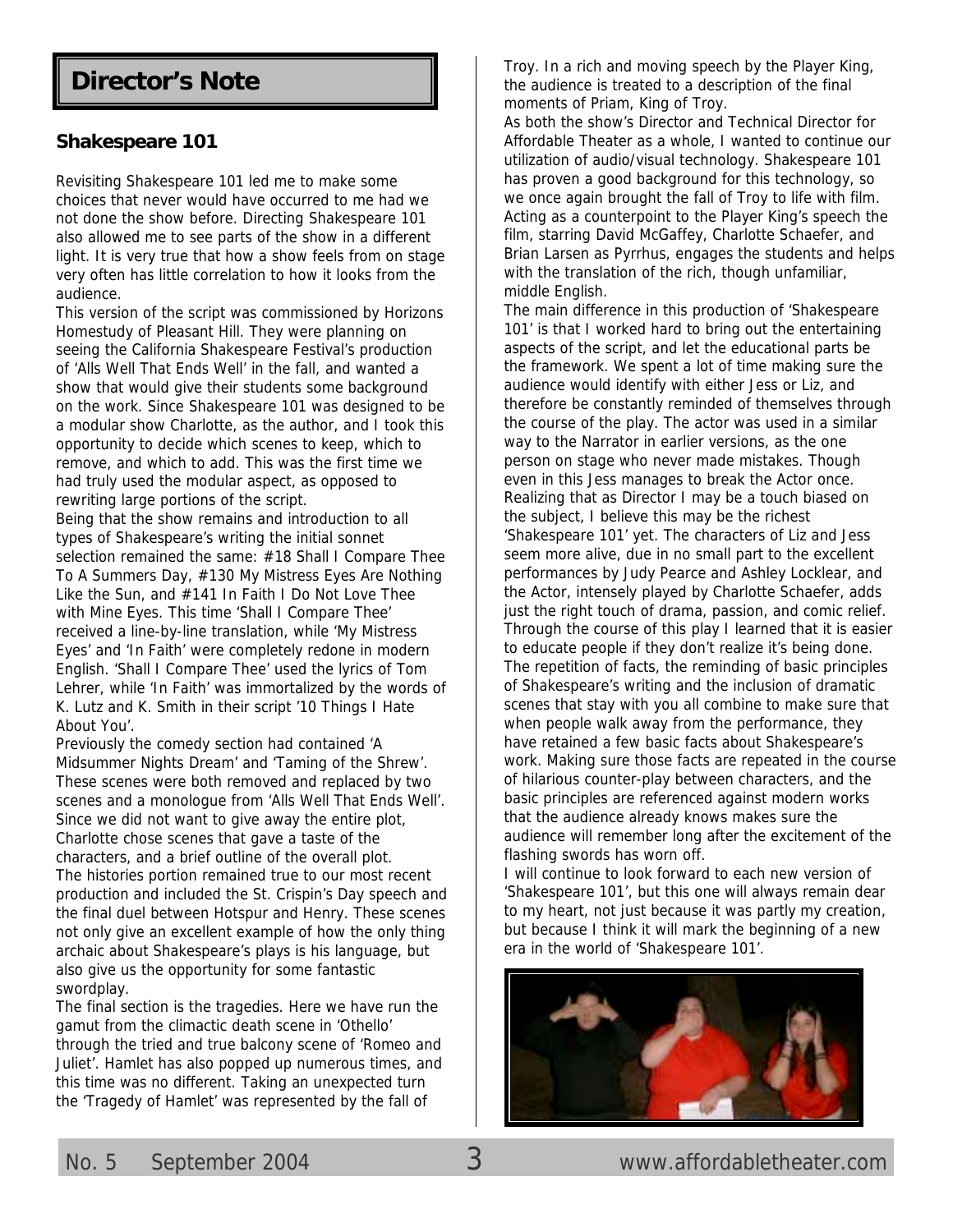### **Questions Most Asked**

As President of Affordable Theater, the question I hear most often is "I'm not a theater tech, and I don't really want to act; how can I help Affordable Theater?" Ok, so it's not really the question I hear most often, but it's the question I wish I heard, so it's the one I'm going to answer now.

If you don't have the desire to act, direct, or tech, don't worry. There are many, many other things you can do with us.

**Writing** 

At this point in our development, ATI mostly performs original works by authors generous enough to donate their skills to our theater. Since we're constantly growing and expanding our offerings, we're constantly in need of new scripts. While we have several concepts already outlined, just waiting for an author to bring them to life, we also welcome new scripts with original ideas.

Not up for a whole play? Well, there's this newsletter. Guest authors are always welcome here.

**Research** 

Drama Department is a box is a growing program in need of a helping hand. We need volunteers to research and report on new authors, as we strive to do our part in repairing the damages done to school drama departments by California's plummeting budget.

**Publicity** 

But, you say, I'm not the PR type. What do I know about publicity? Well, do you know any kids? Do they go to school? How 'bout any teachers? Affordable Theater performs for schools, camps, and other educational venues, and we're always looking for new places to go and people to reach. Take a brochure to a school administrator or give a teacher our contact information. If you'd like us to make the call, send us the information, and we'll take care of it. Every little bit helps.

Rehearsal/Performance Space Do you work for a company that got smaller during the recent "economic downturn"? Does that company have any buildings standing vacant? Or even buildings with empty floors? Forget your traditional theater space, this is the perfect place for us. Affordable Theater could find a home, your company could find a tax deduction, and you could find a way to help the arts here in California.

So, there it is: a few ways you can help, even if you don't want to participate in a show. And that's only the beginning. Whatever your talents, we have a place for you. Whether you give us materials or money or some of your time, we here at Affordable Theater know we would be lost without you. And I, as President, say, "Thank you all, so very much. And I hope to see more of you in the future."